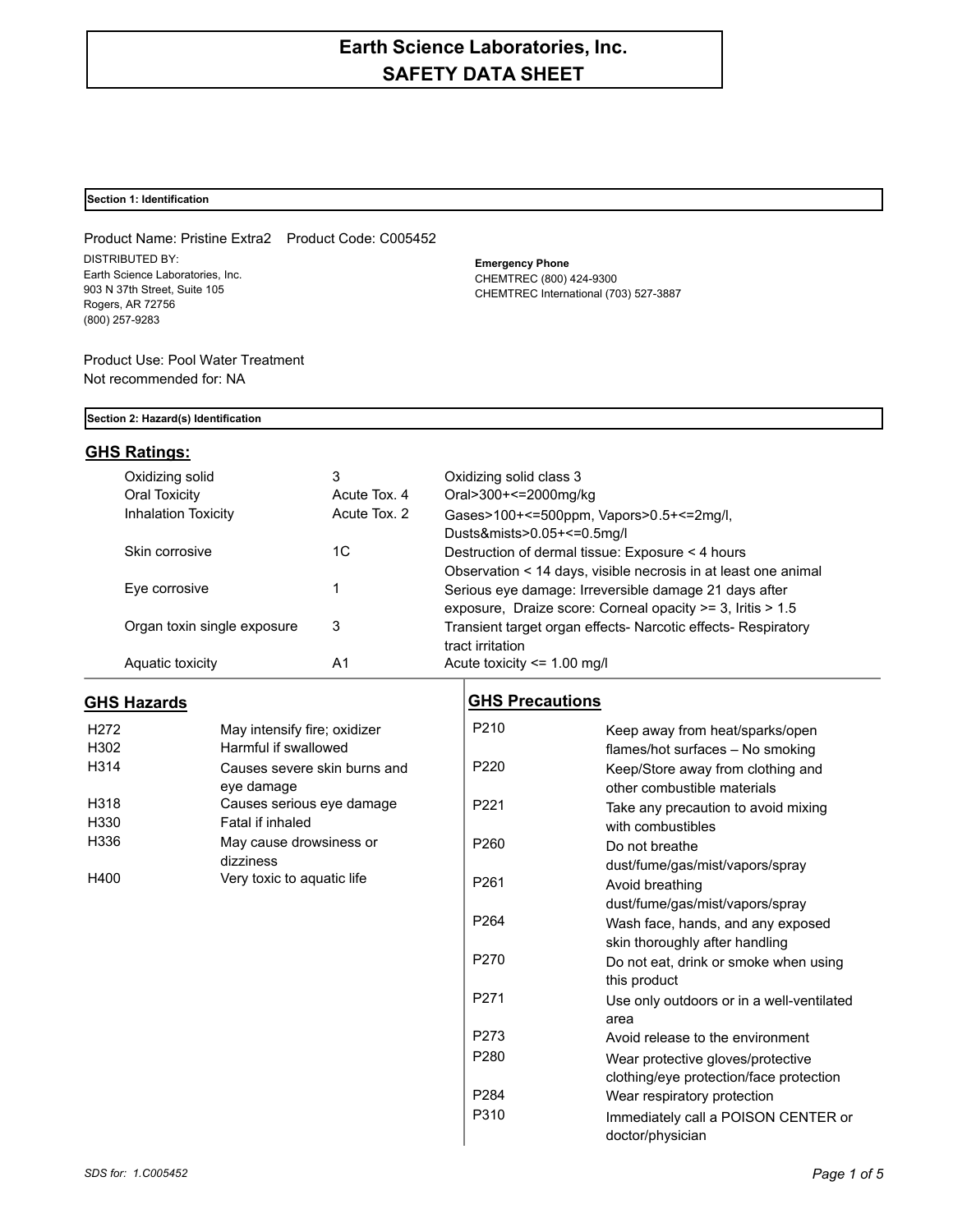| P312             | Call a POISON CENTER or                             |  |  |
|------------------|-----------------------------------------------------|--|--|
|                  | doctor/physician if you feel unwell                 |  |  |
| P320             | Specific treatment is urgent (see first             |  |  |
|                  | aid treatment on SDS)                               |  |  |
| P321             | Specific treatment (see first aid                   |  |  |
|                  | treatment on SDS)                                   |  |  |
| P330             | Rinse mouth                                         |  |  |
| P363             | Wash contaminated clothing before                   |  |  |
|                  | reuse                                               |  |  |
| P391             | Collect spillage                                    |  |  |
| P301+P312        | IF SWALLOWED: Call a POISON                         |  |  |
|                  | CENTER or doctor/physician if you feel<br>unwell    |  |  |
| P301+P330+P331   | IF SWALLOWED: Rinse mouth, Do                       |  |  |
|                  | NOT induce vomiting                                 |  |  |
| P303+P361+P353   | IF ON SKIN (or hair): Remove/Take off               |  |  |
|                  | immediately all contaminated clothing.              |  |  |
|                  | Rinse skin with water/shower                        |  |  |
| P304+P340        | IF INHALED: Remove victim to fresh air              |  |  |
|                  | and keep at rest in a position                      |  |  |
|                  | comfortable for breathing                           |  |  |
| P305+P351+P338   | IF IN EYES: Rinse cautiously with                   |  |  |
|                  | water for several minutes. Remove                   |  |  |
|                  | contact lenses if present and easy to               |  |  |
| P370+P378        | do - continue rinsing                               |  |  |
|                  | In case of fire: Use suitable media for             |  |  |
| P405             | extinction                                          |  |  |
| P403+P233        | Store locked up                                     |  |  |
|                  | Store in a well ventilated place. Keep              |  |  |
| P <sub>501</sub> | container tightly closed                            |  |  |
|                  | Dispose of contents/container in<br>accordance with |  |  |
|                  | local/regional/national/international               |  |  |
|                  | regulations                                         |  |  |
|                  |                                                     |  |  |

**Danger**



## **Section 3: Composition/Information on Ingredients**

| <b>Chemical Name / CAS No.</b> | <b>OSHA Exposure Limits</b> | <b>ACGIH Exposure Limits</b> | <b>Other Exposure Limits</b> |
|--------------------------------|-----------------------------|------------------------------|------------------------------|
| Sodium                         |                             |                              |                              |
| dichloroisocyanurate           |                             |                              |                              |
| dihydrate                      |                             |                              |                              |
| 51580-86-0                     |                             |                              |                              |
| 90 to 100%                     |                             |                              |                              |

| <b>Section 4: First-aid Measures</b> |  |
|--------------------------------------|--|
|--------------------------------------|--|

### **Inhalation**

Rescuers should put on appropriate protective gear. Remove from area of exposure. If not breathing,

give artificial respiration. If breathing is difficult, give oxygen. Keep victim warm. Get immediate medical attention. To prevent aspiration, keep head below knees.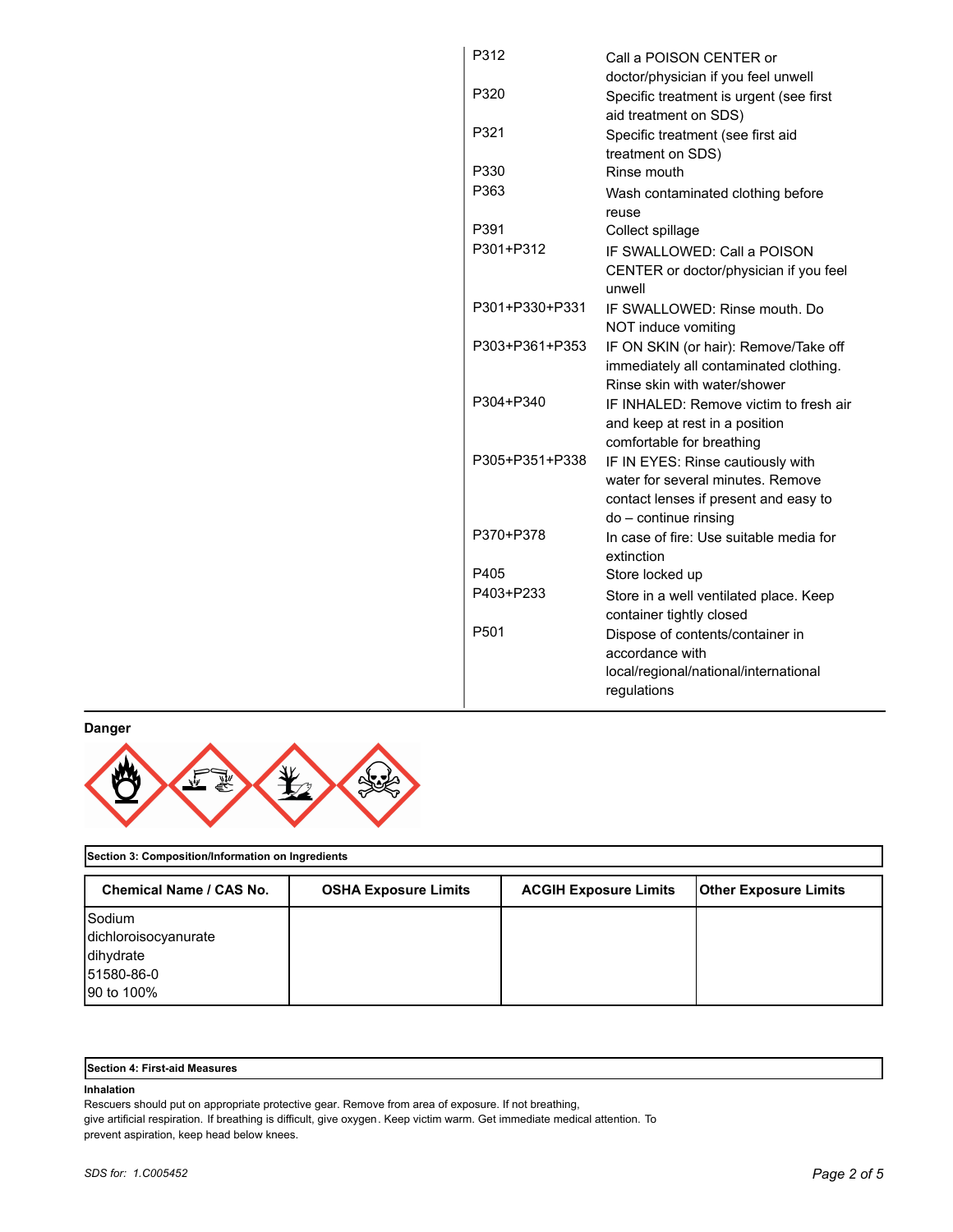### **Eye Contact**

Immediately flush eyes with water. Flush eyes with water for a minimum of 15 minutes, occasionally lifting and lowering upper lids. Get medical attention promptly.

### **Skin Contact**

Remove contaminated clothing. Wash skin with soap and water. Get medical attention. Wash clothing separately and clean shoes before reuse.

### **Ingestion**

If swallowed, do NOT induce vomiting. Give victim a glass of water. Call a physician or poison control center immediately. Never give anything by mouth to an unconscious person.

#### **Section 5: Fire-fighting Measures**

#### **Extinguishing Media**

Flood with copious amounts of water, DO NOT use ABC or other dry chemical extinguishers since there is the potential of a violent reaction.

### **Specific Hazards Arising from the Chemical**

Unknown

#### **Special Protective Equipment and Precautions for Firefighters**

**Special Information**: As in any fire, wear self-contained breathing apparatus pressure-demand (MSHA/NIOSH approved or equivalent) and full protective gear.

#### **Section 6: Accidental Release Measures**

#### **Spill and Leak Procedures**

Sweep and fully collect the spilled product. If there is some non-polluted product left, separate it from the rest and collect it into a clean container with inner plastic bag. Contaminated product must be destroyed.

### **Section 7: Handling and Storage**

#### **Handling Procedures**

Use with adequate ventilation. Avoid breathing dusts, mists, and vapors. Do not get in eyes, on skin, or on clothing. Wear eye protection and protective clothing. Wash thoroughly after handling.

**Pesticide Storage:** Keep this product dry in a tightly sealed container when not in use. Store in a cool, dry well-ventilated area away from heat or an open flame. In case of decomposition, isolate container (if possible) and flood area with large amounts of water to dissolve all material before discarding the container.

| Section 8: Exposure Control/Personal Protection |                             |                              |                              |  |  |
|-------------------------------------------------|-----------------------------|------------------------------|------------------------------|--|--|
| Chemical Name / CAS No.                         | <b>OSHA Exposure Limits</b> | <b>ACGIH Exposure Limits</b> | <b>Other Exposure Limits</b> |  |  |
| Sodium                                          |                             |                              |                              |  |  |
| dichloroisocyanurate                            |                             |                              |                              |  |  |
| dihydrate                                       |                             |                              |                              |  |  |
| 51580-86-0                                      |                             |                              |                              |  |  |

**RESPIRATORY PROTECTION:** A respiratory protection program that meets OSHA 1910.134 and ANSI Z88.2 requirements must be followed whenever workplace conditions warrant the use of a respirator.

**SKIN PROTECTION:** Wear impervious protective gloves. Wear protective gear as needed - apron, suit, boots.

**EYE PROTECTION:** Wear safety glasses with side shields (or goggles) and a face shield.

**OTHER PROTECTIVE EQUIPMENT**: Facilities storing or utilizing this material should be equipped with an eyewash facility and a safety shower.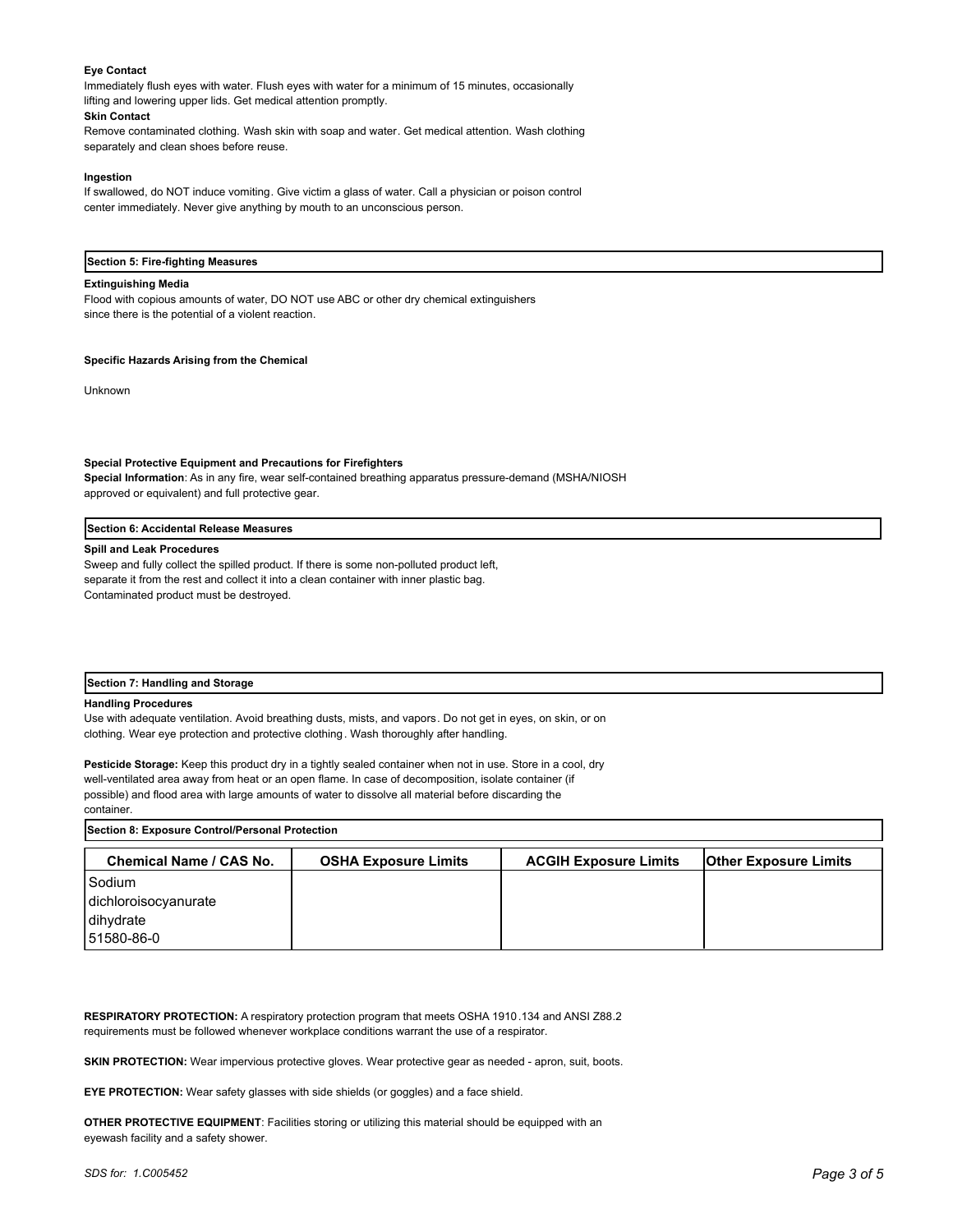### **Section 9: Physical and Chemical Properties**

**Autoignition temperature:** Unknown **Decomposition temperature:** Unknown

**Appearance:** White granular **Constanting in the set of the September of Constantine odor: slight chlorine odor Vapor Pressure:** Unknown **CODO CONSTRESS (VIDEO) Odor threshold:** Unknown **Vapor Density:** Unknown **pH:** 6.0-6.5 (1% solution) **Density:** Unknown **Melting point:** 240-250°C **Freezing point:** Unknown **Solubility:** 25g/100ml@ 30°C **Boiling range:** Unknown **Flash point:** Unknown **Evaporation rate:** Unknown **Flammability:** Unknown **Explosive Limits: Unknown <b>Specific Gravity** Unknown **Specific Gravity** Unknown **Viscosity:** Unknown **Grams VOC less water:** Unknown

### **Section 10: Stability and Reactivity**

**Chemical Stability:**

**STABLE** 

### **Incompatibile Materials**

Product attacks metals in general. It reacts with water, oxidant and reducing agents, acids, alkalis, nitrogen products, ammonium salts, urea, amines, quaternary ammonium derivatives, oils, fats, peroxides, cationic tensioactives, etc. **Conditions to Avoid** Humidity and temperatures over 40°C. **Hazardous Decomposition Products** In combination with the above mentioned products, it decomposes and gives off a great quantity of heat, chlorine, nitrogen trichloride, chlorine oxides, etc. with subsequent danger of

#### **Hazardous Polymerization**

Hazardous polymerization will not occur.

**Section 11: Toxicology Information**

**Mixture Toxicity Component Toxicity**

#### **Health Effects**

Contact with the skin may cause redness, strong burning sensation, with eventual ulceration. Contact with the eyes may cause pain and tears. Impaired vision. Ingestion may cause abdominal pain, nausea, general weakness. Inhalation may cause sore throat, cough, nausea. **Routes of Entry:** Inhalation Ingestion Skin contact Eye contact

**Target Organs**

### **Effects of Overexposure**

### **Emergency Overview**

Harmful by ingestion. Causes burns in contact with the skin and eyes.